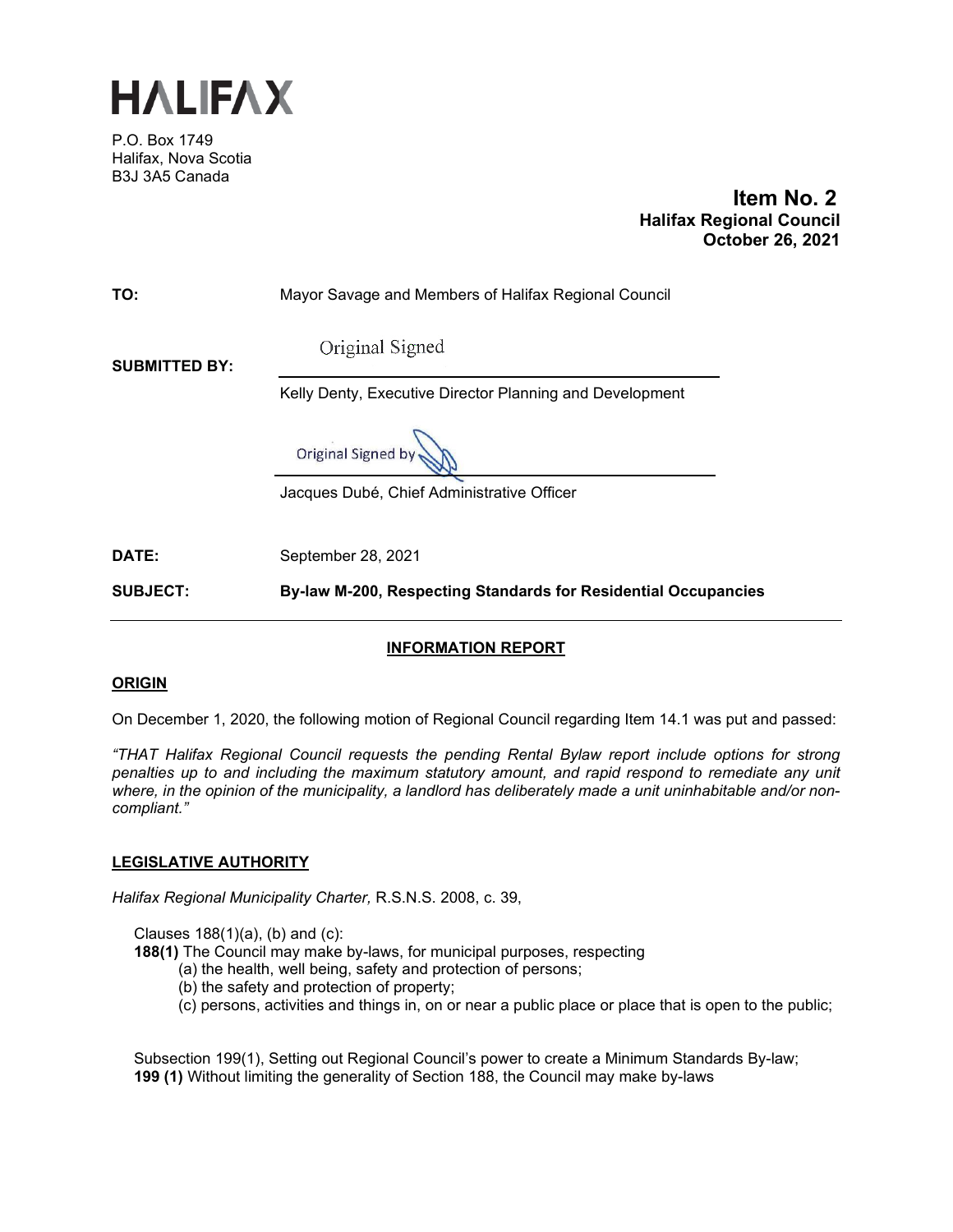(a) prescribing minimum standards of sanitation, plumbing, water supply, lighting, wiring, ventilation, heating, access, maintenance, appearance, construction and material for buildings, or parts thereof, occupied for residential purposes, whether the building, or part thereof, is erected, constructed or converted to residential purposes before or after the date of the making of the bylaw;

(b) limiting the number of persons who may reside in a building or part thereof;

(c) imposing on the owner, tenant or occupant, or any one or more of them, the responsibility for complying with the by-law;

(d) providing for notice to an owner, occupant or tenant, or any one or more of them, to discontinue the residential use of a building, or part thereof, in contravention of the by-law; and

(e) prescribing penalties for such residential use after notice to discontinue the use is given.

**(7)** The standards of a by-law passed pursuant to this Section shall be consistent with the standards prescribed pursuant to the *Building Code Act* and regulations.

*Building Code Act*, R.S.N.S, c. 46; *Fire Safety Act*, 2002, c.6, section 5; and, *Building Code Regulations*, N.S. Reg 26/2017

### **BACKGROUND**

With a focus on "Safe, Warm, Dry" living conditions, the M-200 By-law - "Standards for Residential Occupancies"[1](#page-1-0) - intends to raise the living standards in HRM by specifying minimum standards for residential occupancy. The established compliance program is reactive and based on complaints received by an occupant regarding their current living conditions.

In situations where an investigation confirms there is non-compliance, the building owner is advised of the issues and provided an opportunity to correct the violations. If the violations are not affecting life safety, a *Notice of Violation* is issued, detailing the non-compliance and a reasonable time is provided to correct the issues. If the owner fails to correct the violations an *Order to Comply* is issued. If any of the violations are life-safety related, the Building Official issues an *Order to Comply* and specifies the timeframe to remedy the situation. Should the owner fail to correct all the violations in the Order, HRM has the authority to secure contractors to complete the required work. The cost of these repairs is then billed back to the property owner and forms a lien against the property.

Failure to comply with an Order under by-law M-200 is an offence and subject to charges before the courts. Anyone found guilty of an offence can be fined from \$150 up to \$10,000 and every day that the offence continues may be deemed a separate offence. Typically, HRM prosecutes cases where the owner refuses to comply with an Order. The laying of charges is separate from the remedy process. The Municipality may determine prosecution is appropriate or they may determine due to the nature of the violation that it should hire contractors to remedy the violation, complete the work and lien the property. Laying of charges by way of longform prosecution has also been undertaken in the past without the remedy process. There are typically situations where no life safety issues exist, and the owner has unreasonably delayed correcting deficiencies.

<span id="page-1-0"></span><sup>1</sup> By-law M-200 is available online a[t https://www.halifax.ca/sites/default/files/documents/city-hall/legislation-by](https://www.halifax.ca/sites/default/files/documents/city-hall/legislation-by-laws/By-lawM-200.pdf)[laws/By-lawM-200.pdf](https://www.halifax.ca/sites/default/files/documents/city-hall/legislation-by-laws/By-lawM-200.pdf)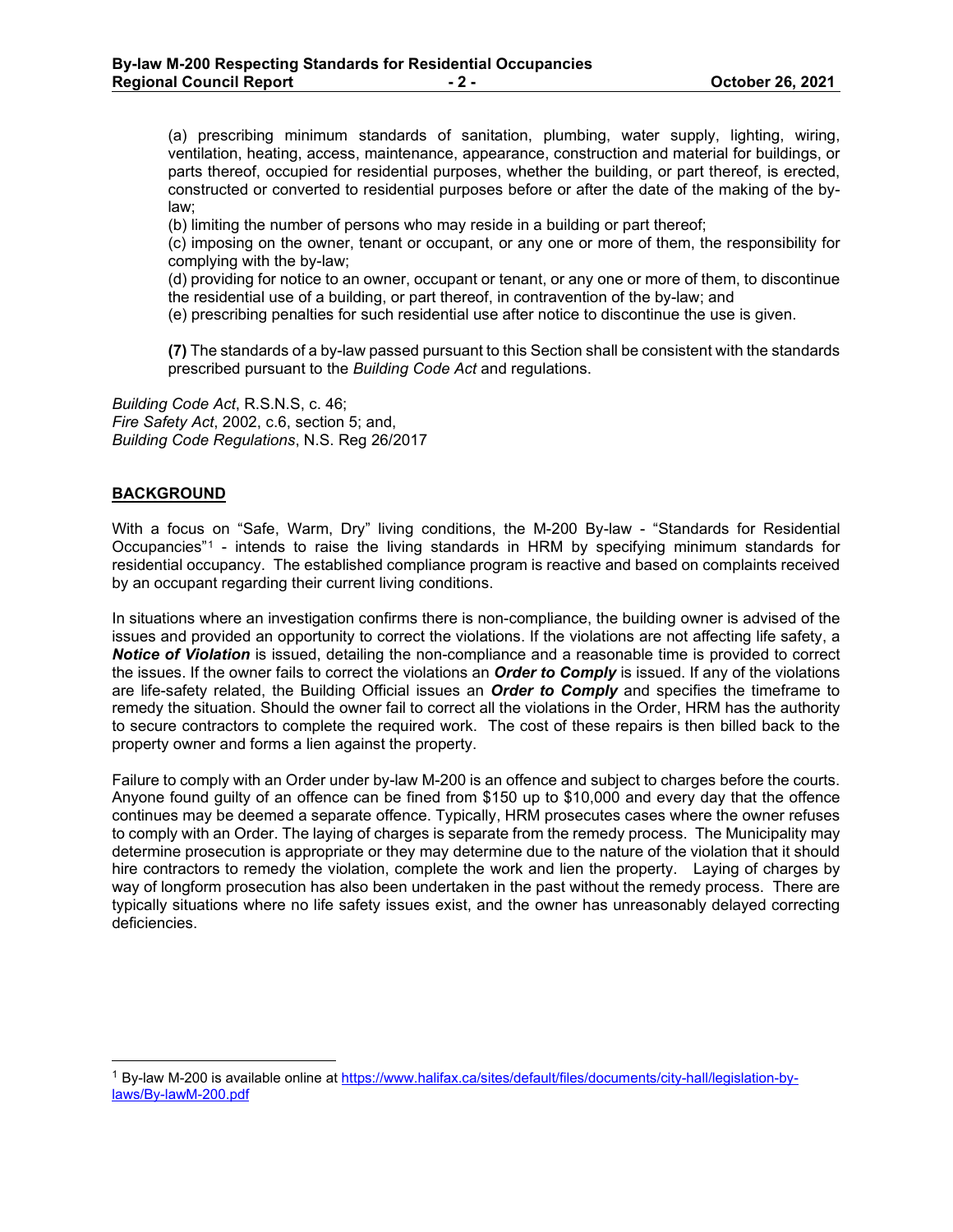## **DISCUSSION**

In response to the Council motion, staff have determined that the request is best addressed through a process change to how staff enforce the M-200 By-law. Changes to the existing process are proposed that would enhance enforcement and include stricter punitive measures when it appears that an owner deliberately creates a non-compliant condition in the building.

When responding to an M-200 complaint, if the Building Official suspects deliberate acts have been taken to make a residence uninhabitable or less habitable, they will immediately begin to gather evidence. The owner will be given, by *Order*, a strict timeline to bring the issue(s) into compliance. The prosecution process will also be initiated immediately. The prosecution may continue even if compliance is achieved before the matter is heard by the court. The court will determine the severity of the offence and impose the penalty.

Longform prosecutions are more appropriate for securing a more substantial penalty. The By-law currently allows that each day an offence occurs can be considered as a separate offence. It also allows escalating fines, each with its maximum being \$10,000.00 (the maximum allowed under the HRM Charter). Longform prosecution would allow presentation of offences that continued to occur and accumulate over a period of time. The penalty could be based on several offences and the courts could interpret the ongoing offence as a more severe hazard/offence, thus handing down a greater penalty. Having a range of penalties allows the prosecutor to plead the seriousness of the offence and the recommended penalty, with an option of settling for a lesser penalty if necessary.

The ability to lay charges and seek larger fines already exist in By-law M-200. Where it is determined to be appropriate, staff will proceed with longform prosecutions to achieve compliance, provide punitive measures and serve as a deterrent.

Staff reviewed other options to address Council's motion and determined that the above process changes would be the most effective way to achieve rapid enforcement. Laying a charge by way of long form prosecution is preferred over Summary Offense tickets for the following reasons:

- 1. The NS Justice list of Summary Offences for which a ticket can be issued has not been updated to include the M-200 By-law (M-100 is still on record). Past experience for HRM Solicitors suggests that it can take up to a year to update the list. Summary Offence Tickets (SOT) are usually intended for smaller offences thus, when a SOT is issued, it would typically be for the lower end penalty plus court costs. A M-200 SOT for a first offense would be \$295.00.
- 2. Penalties allowable under the By-law would have to be increased substantially in order to create an adequate deterrent. To increase the penalty for M-200 offences would require an amendment to the By-law and for the NS Justice list of Summary Offences and penalties to be updated.
- 3. Should an SOT with a large fine be issued, it would likely be disputed, not paid. The matter would then be referred to the courts. SOTs require as much evidence as does a longform prosecution and if disputed, must still be proven in court. This negates the immediacy of the response.

### **FINANCIAL IMPLICATIONS**

The rapid enforcement of the existing penalties can be achieved through existing resources and budgets. However, if the number of prosecutions increases, additional prosecution staff may be required.